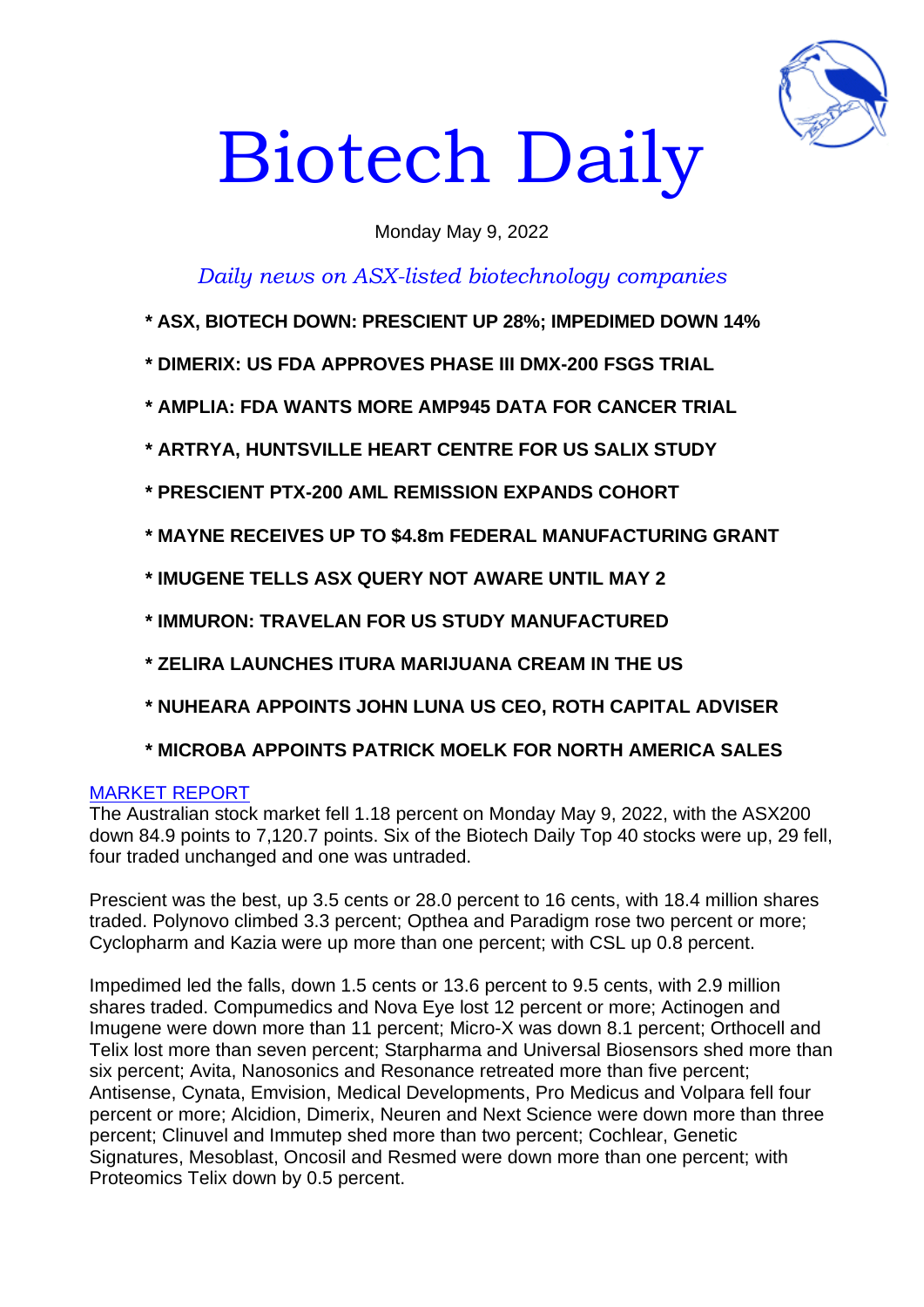## DIMERIX

Dimerix says the US Food and Drug Administration has approved its phase III 'Action3' study of DMX-200 in up to 286-patients with focal segmental glomerulosclerosis. Dimerix said the phase III trial, titled 'Angiotensin II Type 1 Receptor & Chemokine Receptor 2 Targets for Inflammatory Nephrosis' (Action3), was a pivotal, multi-centre, randomized, double-blind, placebo-controlled study of the efficacy and safety of DMX-200 in patients with focal segmental glomerulosclerosis (FSGS) who were receiving a stable dose of an angiotensin II receptor blocker.

The company said that once the angiotensin II receptor blocker dose was stable, patients would be randomized to receive either DMX-200 (120mg capsule twice daily) or placebo. Dimerix said that the investigational new drug application for the study was active and allowed for patient recruitment in the US.

Dimerix said that the trial was being conducted at 75 locations in 12 countries, with 19 sites in the US and it expected the first interim analysis by July 2023.

In October, the company said that it had the first approval to start its up-to 250-patient, phase III trial of DMX- 200 for FSGS kidney disease and in February, it said it had Danish Medicines Agency approval (BD: Oct 21, 2021; Feb 1, 2022).

Today, Dimerix managing-director Dr Nina Webster said the FDA approval of the investigational new drug for the phase III FSGS study was "an important milestone, as it includes regulatory review of all manufacturing, non-clinical and clinical data that we have generated for the DMX-200 program to date".

Dimerix fell half a cent or 3.85 percent to 12.5 cents with 1.5 million shares traded.

#### AMPLIA THERAPEUTICS

Amplia says the US Food and Drug Administration has requested further information before allowing a study of AMP945 for pancreatic cancer, but won't delay the trial. Amplia said that the FDA advised that the design of its planned study of investigational focal adhesion kinase inhibitor AMP945 was generally acceptable but recommended "some further pharmaco-kinetic sampling to more thoroughly interrogate patient exposures to AMP945, gemcitabine and nab-paclitaxel".

The company said that the recommendations could be "readily applied without delaying the trial" and that it intended to implement them "in full".

Amplia said that its trial design included selection of first-line patient population and a proposed dose-escalation followed by a 'Simon two-stage design' and was expected to begin recruitment by July 2022.

The company said that the FDA commented that "the available and planned pre-clinical data appear to support both the trial and a future marketing application in the proposed indication".

Amplia said that the FDA reviewed the proposed drug substance and drug product specifications and advised that "these appear reasonable".

The company said that the FDA had granted AMP945 orphan drug designation for pancreatic cancer, providing it seven years of exclusivity and a waiver of FDA fees. Amplia managing-director Dr John Lambert said the company was "very pleased to receive FDA's timely and helpful feedback".

"This [pre-investigational new drug] advice provides early insight into FDA's priorities and equips us to address these proactively," Dr Lambert said.

"It also allows us to enter our planned clinical study reassured that our intent to bring firstline patients into the trial is reasonable and acceptable," Dr Lambert said.

Amplia was unchanged at 12 cents with 1.05 million shares traded.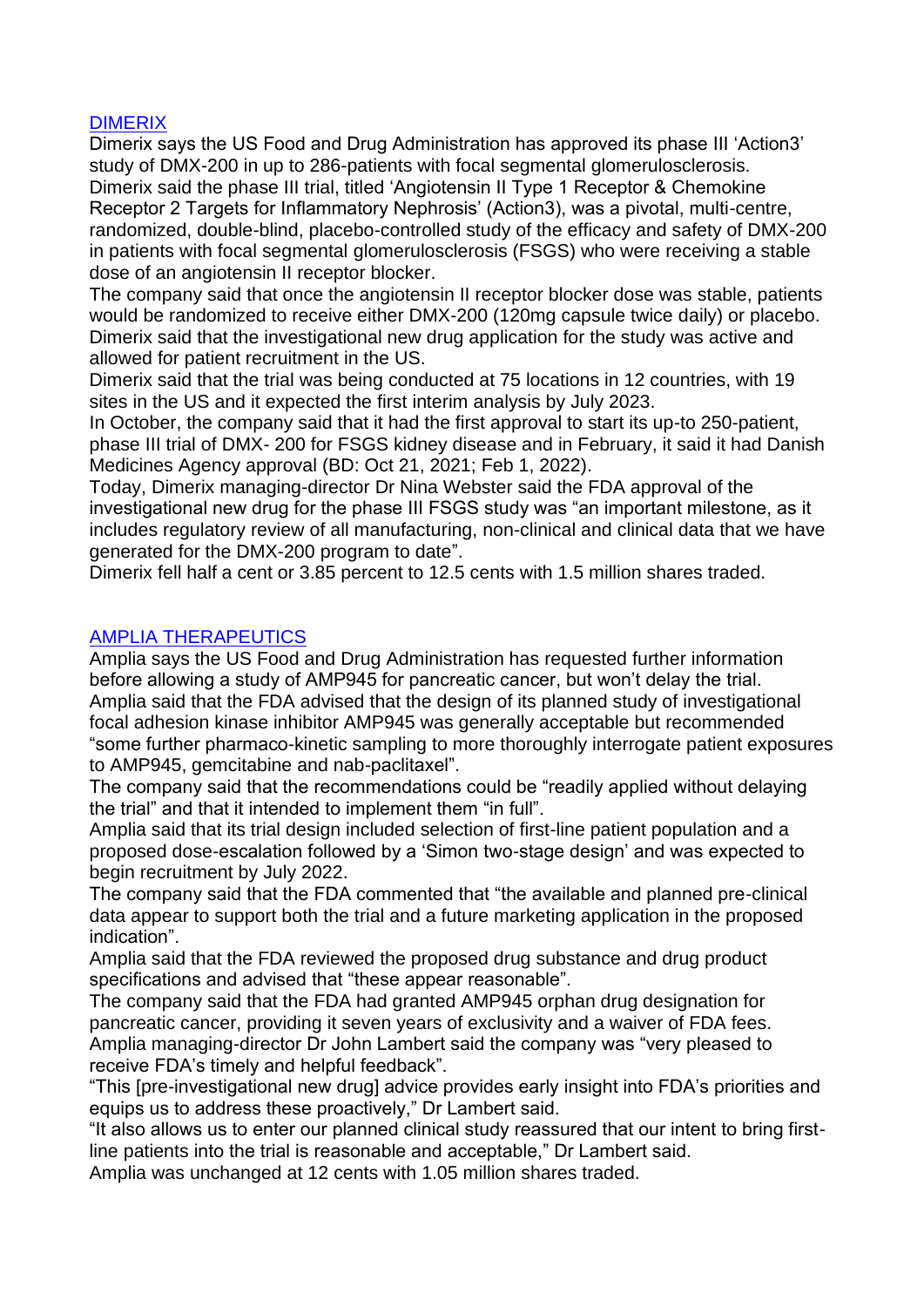# ARTRYA

Artrya says the Huntsville Heart Center in Alabama will study the efficacy of its Salix computed tomography scan analysis software.

Artrya said that the Huntsville Center would conduct a study of its Salix coronary anatomy artificial intelligence-based technology, which analyzes cardiac computed tomography (CT) scans to report a unique combination of coronary disease biomarkers, including components of high-risk plaque.

The company said that the study would use CT scans previously obtained for clinical purposes, which would be anonymized and uploaded to the internet cloud-based Salix technology for interpretation.

Artrya said that this interpretation would then be compared with the interpretation of multiple 'expert' readers.

Artrya co-chief executive officers, Jory Tremblay and Ted Schwab said it was the company's first clinical partnership in the US, and were "pleased that such a well-regarded heart centre has joined in our mission to create better detection of the world's leading killer, heart disease".

The company said that it expected the clinical trial to be completed by October 2020. Artrya was unchanged at 70 cents.

## PRESCIENT THERAPEUTICS

Prescient says it will expand the PTX-200 45mg/m<sup>2</sup> cohort in its phase Ib study of PTX-200 and cytarabine, following a "complete remission" and no dose limiting toxicities. Last year, Prescient said the  $35mg/m^2$  second cohort of its combination trial for acute myeloid leukaemia (AML) showed no "dose limiting toxicities" (BD: Apr 23, 2021). Today, the company said three patients received cytarabine with 45mg/m<sup>2</sup> PTX-200, with no dose limiting toxicities reported and one patient achieving a complete remission of disease with neutrophils and/or platelets yet to recover to normal levels.

Prescient said the study at the Tampa, Florida-based H Lee Moffitt Cancer Center under principal investigator Prof Jeffrey Lancet had four complete remissions and one patient in the  $35mg/m^2$  cohort had a partial response.

Prof Jeffrey Lancet said that "it is believed that 45mg/m<sup>2</sup> may be a biologically effective dose of PTX-200, therefore we will recruit an additional three patients at this dose level to further investigate safety and efficacy in this fragile patient population".

Prescient managing-director Steven Yatomi-Clarke said that it was "very satisfying to see another patient with remission in a disease that is so aggressive and fatal".

Prescient was up 3.5 cents or 28.0 percent to 16 cents with 18.4 million shares traded.

#### MAYNE PHARMA GROUP

Mayne says it has received up to \$4.8 million from the Federal Government Modern Manufacturing Initiative to "expand its advanced manufacturing capability and capacity". Mayne chief executive officer Scott Richards said the grant would allow the company "to expand its advanced manufacturing capability and capacity and ensure the Salisbury site remains one of Australia's leading solid oral dose manufacturing facilities".

"The project seeks to more than double the encapsulation and blister packaging capacity and introduce new technologies such as serialization to support the export of select solid oral dose products," Mr Richards said.

Mayne was unchanged at 28.5 cents with 3.2 million shares traded.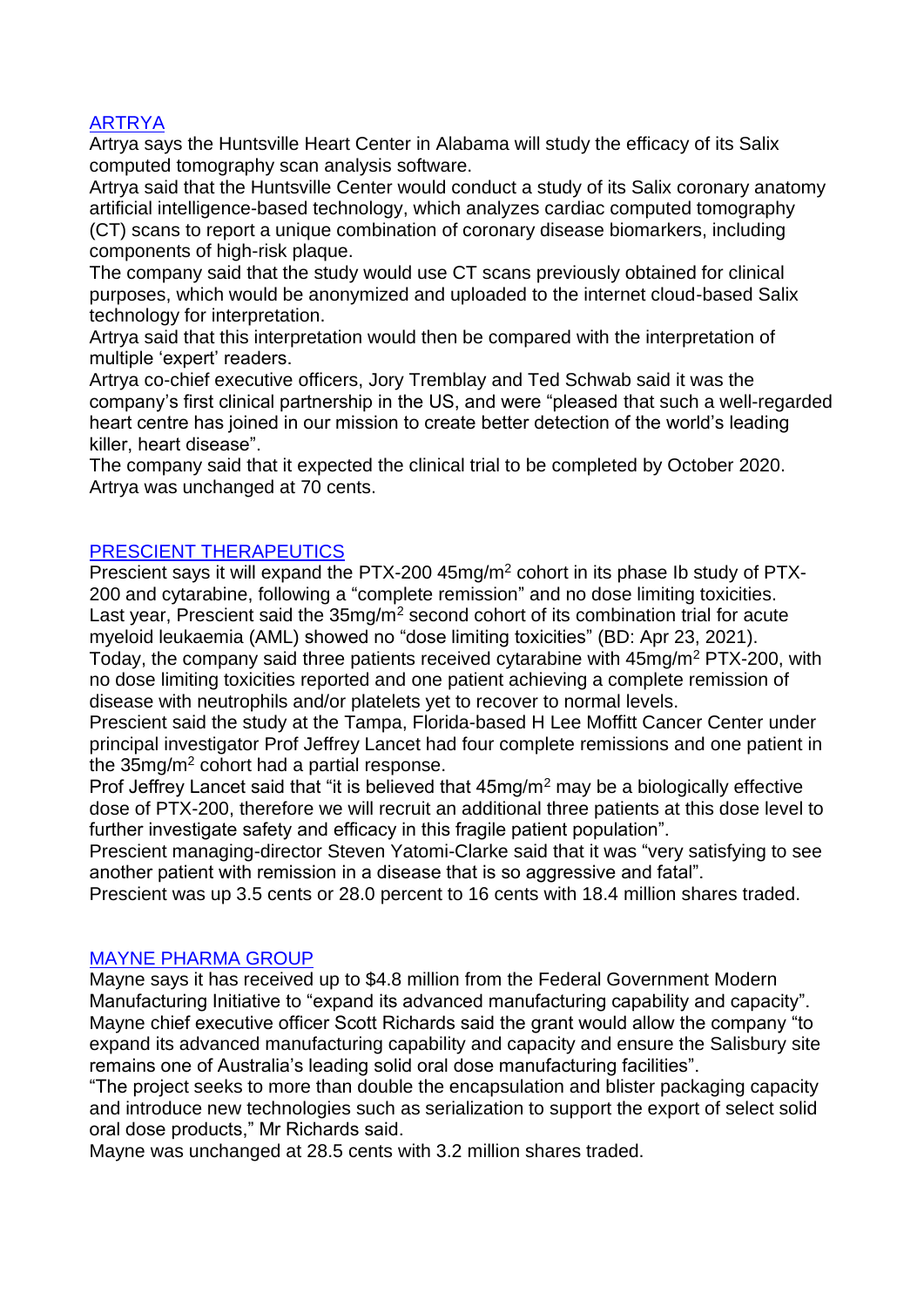#### IMUGENE

Imugene has responded to an ASX aware query saying it was first aware of the termination of the supply agreement with Merck & Co on May 2, 2022. The ASX said a webpage on the US National Library of Medicine website outlined the phase II trial, had amendments published on April 19, 2022 which removed Merck as collaborator and asked if Imugene was aware of the termination prior to its announcement. Imugene said that the changes to the website were "an administrative matter" and were "not related to the information or the termination that occurred on May 2, 2022". Last week, Imugene said that the pembrolizumab, or Keytruda, supply agreement with the Kenilworth, New Jersey-based Merck & Co Merck & Co has been terminated, but the phase II gastric cancer trial would continue unchanged (BD: May 2, 2022). In March, Imugene said it would sponsor the phase II trial of HER-Vaxx with an antiprogrammed death 1 therapy for human epidermal growth factor 2 (HER-2) positive gastric cancer study, while Merck & Co would provide Keytruda (BD: Mar 15, 2022). Imugene executive chair Paul Hopper told Biotech Daily last week the company would source pembrolizumab elsewhere but the trial was "still full speed ahead". In its aware query, the ASX noted that following the release of the termination announcement on May 2, the share price dropped 13.6 percent from the closing price of 22 cents a share at April 29, to the closing price of 19 cents a share at May 2. Imugene fell two cents or 11.1 percent to 16 cents with 26.0 million shares traded.

## IMMURON

Immuron says it has completed manufacture of Travelan for travelers' diarrhoea for evaluation by the Bethesda, Maryland-based Uniformed Services University. Immuron said that the US Department of Defense Uniformed Services University, the UK Ministry of Defense and the New York City Travel Clinic would conduct a randomized, double-blinded, placebo-controlled, multi-centre clinical trial of 1,336-patients to evaluate the efficacy of the prebiotic Bimuno, the probiotic Florastor and the cow colostrum-based IMM-124E, or Travelan, against a placebo, for prophylaxis during deployment or travel to a high-risk travelers' diarrhoea region.

Immuron said the study was expected to begin recruitment in June 2022, with enrolment expected to conclude in about 18 months" and the protocol had extended the treatment period from 13 days to 22 days to cover the quarantine period still required by some countries with travelers at risk of diarrhoea symptoms during this period. Immuron was up half a cent or 4.8 percent to 11 cents.

# ZELIRA THERAPEUTICS

Zelira says Cardiovascular Solutions of Central Mississippi will sell its Itura marijuanabased cream for symptomatic relief of peripheral artery disease and diabetes. Zelira said the Cleveland, Mississippi-based Cardiovascular Solutions launched Itura with an initial 10,000-unit order and would have exclusive marketing rights to the US market. The company said Itura was a "relief cream formula using [cannabidiol] and 'Hemp Spectra Technology' that targeted numbness, tingling, muscle cramps, insensitivities and neuropathies including pain associated with peripheral artery disease and diabetes". Zelira said it would receive royalties on Itura sales in the US.

Zelira managing-director Dr Oludare Odumosu said that the launch of Itura was a "significant milestone".

Zelira was up two cents or 1.6 percent to \$1.30.